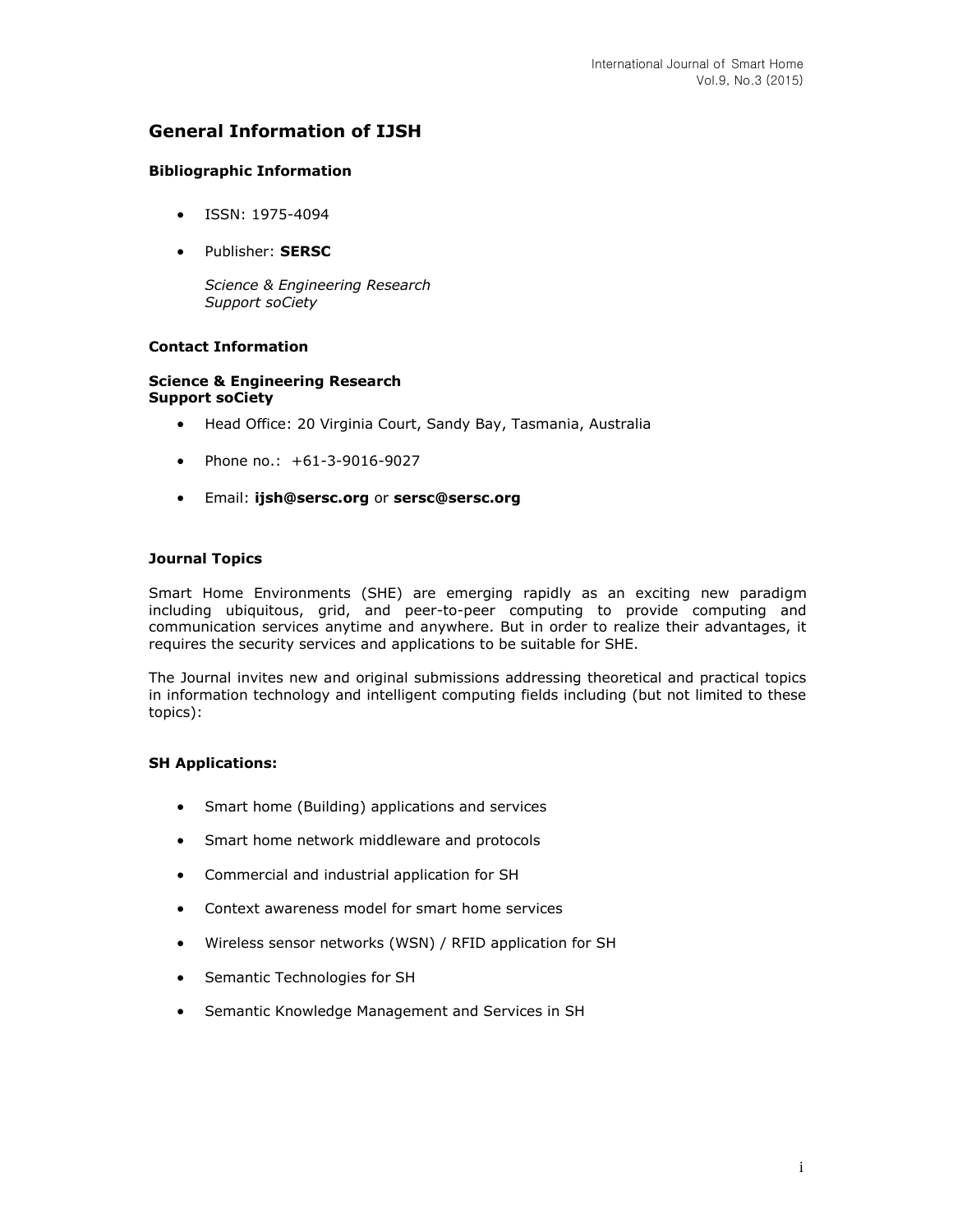International Journal of Smart Home Vol.9, No.3 (2015)

### **SH Security:**

- Multimedia Security and Services in SH
- Smart home security issues and model
- Access control and privacy protection in SH
- Forensics and Security Policy in SH
- WSN / RFID Security in SH
- **•** Security Protocol for smart home service

## **SH Embedded Hardware and Software:**

- Embedded Hardware Support for SH
- Embedded Software for SH
- Embedded System Architecture for SH
- Real-time OS for SH
- Smart and Personal Devices for SH
- Power-Aware Computing for SH
- Middleware for SH
- Specification, Validation and Verification of Embedded Software

## **Associate Editors**

**Sajid Hussain** Acadia University, Canada

**Yan Zhang**  Simula Research Laboratory, Norway

**Houcine Hassan**  Universidad Politecnica de Valencia, Valencia, Spain

**Daqing Zhang** Institut Telecom SudParis, France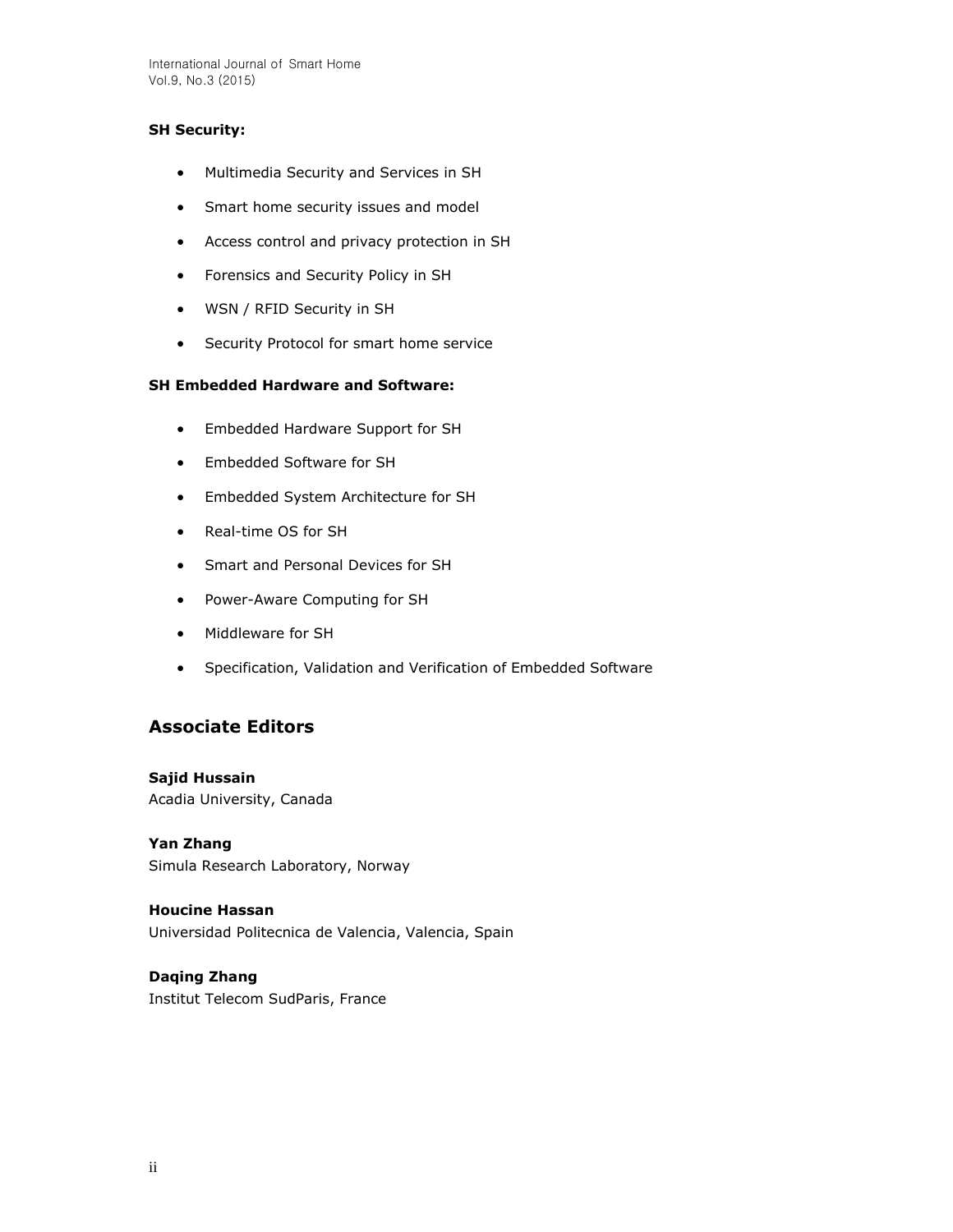## **Advisory Board (AB)**

- Ching-Hsien Hsu (Chung Hua University, Taiwan)
- Javier Lopez (University of Malaga, Spain)
- Jianhua Ma (Hosei University, Japan)
- Jiannong Cao (The Hong Kong Polytechnic University, Hong Kong)
- Laurence T. Yang (St Francis Xavier University, Canada)
- Tai-hoon Kim (Hannam University, Korea)
- Witold Pedrycz (University of Alberta, Canada)

#### **General Editors (GE)**

- George Roussos (University of London, UK)
- Hesham H. Ali (University of Nebraska at Omaha, USA)
- Kia Makki (Florida International University, USA)
- Michael Beigl (University of Karlsruhe, Germany)
- Niki Pissinou (Florida International University, USA)

#### **Editorial Board (EB)**

- Alex Zhaoyu Liu (University of North Carolina at Charlotte, USA)
- Ali Shahrabi (Glasgow Caledonian University, UK)
- Andry Rakotonirainy (Queensland University of Technology, Australia)
- Anind K. Dey (Carnegie Mellon University, USA)
- Antonio Coronato (ICAR-CNR, Italy)
- Antonio Pescape' (University of Napoli i°Federico IIi±, Italy)
- Arek Dadej (University of South Australia, Australia)
- Bessam Abdulrazak (University of Florida, USA)
- Biplab K. Sarker (University of New Brunswick, Fredericton, Canada)
- Bo Yang (University of Electronic Science and Technology of China)
- Bo-Chao Cheng (National Chung-Cheng University, Taiwan)
- Borhanuddin Mohd Ali (University of Putra Malaysia, Malaysia)
- Chunming Rong (University of Stavanger, Norway)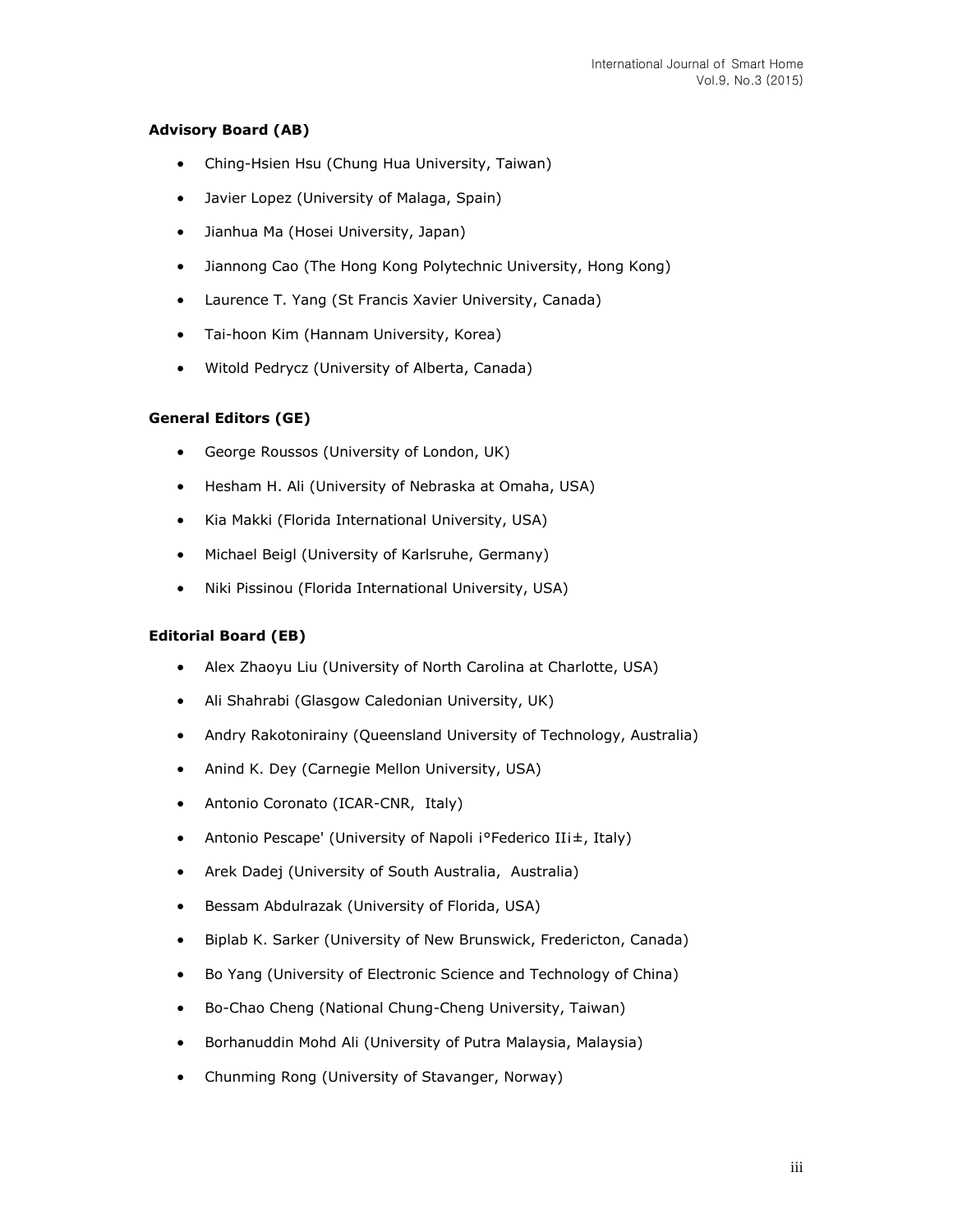- Damien Sauveron (University of Limoges, France)
- Debasish Ghose (Indian Institute of Science, India)
- Eung-Nam Ko (Baekseok University, Korea)
- Fabio Martinelli. (National Research Council C.N.R., Italy)
- Fevzi Belli, (University of Paderborn, Germany)
- Gerd Kortuem (Lancaster University, UK)
- Geyong Min (University of Bradford, UK)
- Giuseppe De Pietro ( ICAR-CNR, Italy)
- Hakan Duman (British Telecom, UK)
- Hans-Peter Dommel (Santa Clara University, USA)
- Hongli Luo (Indiana University, USA)
- Huirong Fu (Oakland University, USA)
- Hung-Chang Hsiao (National Cheng Kung University, Taiwan)
- HwaJin Park (Sookmyung Women's University , Korea)
- Ibrahim Kamel (University of Sharjah, UAE)
- Ilsun You (Koea Bible University, Korea)
- Irfan Awan (University of Bradford, UK)
- Jiann-Liang Chen (National Dong Hwa University, Taiwan)
- Jianzhong Li (Harbin Inst. of Technology, China)
- Jin Wook Lee (Samsung Advanced Institute of Technology, Korea)
- Joohun Lee (Dong-Ah Broadcasting College,Korea)
- Jordi Forne (Universitat Politecnica de Cataluny, Spain)
- Juan Carlos Augusto (University of Ulster at Jordanstown, UK)
- Karen Henricksen (NICTA, Australia)
- Kuei-Ping Shih (Tamkang University, Taiwan)
- LF Kwok (City University of Hong Kong, HK)
- Liudong Xing (University of Massachsetts Dartmouth, USA)
- Marc Lacoste (France Télécom Division R&D, France)
- Mei-Ling Shyu (University of Miami, USA)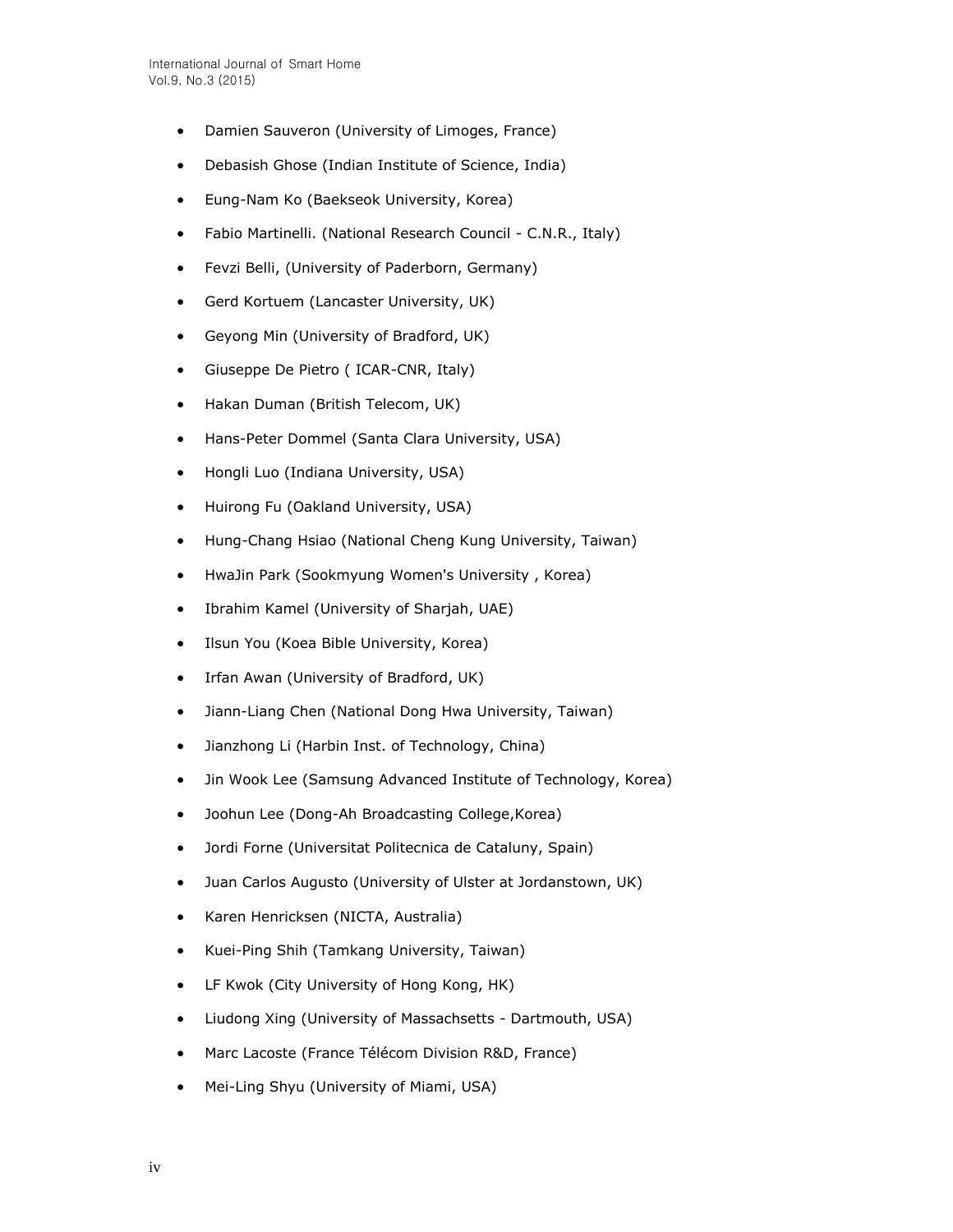- Mounir Mokhtari (INT/GET, France)
- Paris Kitsos (Hellenic Open University, Greece)
- Pedro M. Ruiz Martinez (Univ. of Murcia, Spain)
- Phillip G. Bradford (The University of Alabama, USA)
- Pilar Herrero (Universidad Politécnica de Madrid, Spain)
- Qi Shi (Liverpool John Moores University, UK)
- Rodrigo de Mello(University of Sao Paulo, Brazil)
- Serge Chaumette (Université Bordeaux 1,France)
- Shaohua TANG (South China University of Technology, China)
- Stefanos Gritzalis (University of the Aegean, Greece)
- Tatsuya Yamazaki (NICT, Japan)
- Toshihiro Yamauchi (Okayama University, Japan)
- Tsung-Chuan Huang (National Sun Yat-sen University, Taiwan)
- Tsutomu Terada (Osaka University, Japan)
- Umberto Villano (Universita' del Sannio, Italy)
- Vincenzo De Florio (University of Antwerp, Belgium)
- Vipin Chaudhary (Wayne State University to University at Buffalo, SUNY)
- Wen-Shenq Juang (Shih Hsin University, Taiwan)
- Xinwen Fu (Dakota State University, USA)
- Yang Guangwen (Tsinghua University, P.R.China)
- Yoshiaki HORI (Kyushu University, Japan)
- Young Yong Kim (Yonsei University, Korea)
- Chunming Rong (University of Stavanger, NORWAY)
- Luciano Bononi (University of Bologna, Italy)
- Lingyang Song (Philips Research Laboratories, UK)
- Josef Noll (UniK/University of Oslo, Norway)
- Jianhua He (Swansea University, UK)
- Mieso Denko (University of Guelph, Canada)
- Chik How Tan (Gjøvik University College, Norway)